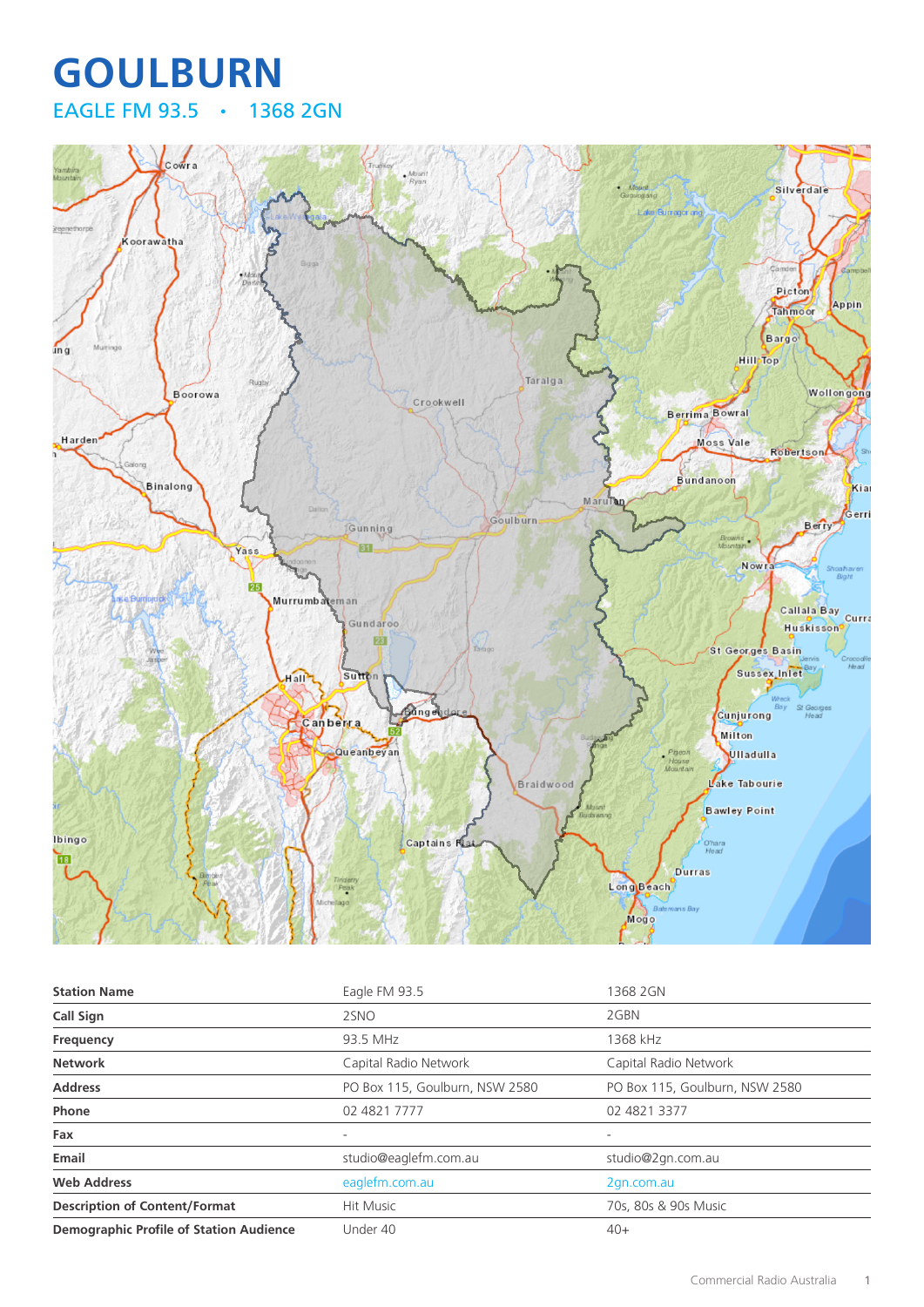## **GOULBURN**

Goulburn is located in the southeast of NSW on the scenic Southern Tablelands. Goulburn is conveniently one hour from Canberra, under two hours from Sydney by freeway, and one and a half hours from the South Coast. Goulburn is a major agricultural centre for the Southern Tablelands area as well as being a regional centre for a number of NSW Government departments. Goulburn was Australia's first inland city and boasts many beautiful historic buildings, including the oldest running brewery in NSW.

In comparison to the 2011 census, the population of the radio licence area of Goulburn has increased by 6.7% to 52,078. Over 55% of the population in Goulburn is aged over 40 years. The birthplace for 85% of the population was Oceania including Australian, New Zealander, Indigenous and Islander persons. The area has a relatively large number of children and teenagers, reflected in the high proportion of families with children (40% of total families and 15% single parents).

Of the 9,651 people attending an educational institution, 45% were either in infants or primary, 34% were attending a secondary educational institution, 10% attending TAFE, and 12% attending University or another tertiary institution. Of the 20,350 people who already have a tertiary qualification, 32% have a degree and 68% have a certificate, diploma or another tertiary qualification.

The stability of the area is reflected in a high level of home ownership. Of the total dwellings (18,874) in Goulburn, 38% of dwellings are owned outright and 36% are mortgaged. Private rental properties represented only 19% of total dwellings. 20% of the total households (18,931) in Goulburn have a household income range between \$21,000 – \$41,999pa; 22% between \$42,000 – \$77,999pa; and 11% between \$78,000 – \$103,999pa.

Some of the main Goulburn attractions are the festivals; Blues, Roses, Heritage and Jazz, and Lilac Time, and the Wakefield Park Motor Racing Circuit.

#### **AGRICULTURE**

Goulburn is one of the major wool producing areas in Australia. The farms in the area support over 1.3 million sheep and lambs. There is a large sheep abattoir serving the district and one of the biggest employers of personnel. There is also a first class wool processing plant.

The Goulburn area also produces beef (126 thousand beef cattle in total), as well as over 15 thousand kilograms of peaches and 7 thousand kilograms of nectarines.

#### EMPLOYMENT

59% of the total labour force of 25,148 is employed full time. The main industries of employment are:

- Education and Training/Healthcare and Social Assistance;
- Wholesale Trade/Retail Trade/Accommodation and Food Services; and
- Manufacturing/Electricity Gas Water and Waste Services/Construction.

Goulburn, being a service centre to the large rural hinterland, provides a large percentage of agricultural employment. Goulburn also supports a large retail sector including all major banks, car dealers, fast-food restaurants and an extensive selection of national retail, chain and independent stores are represented in the area.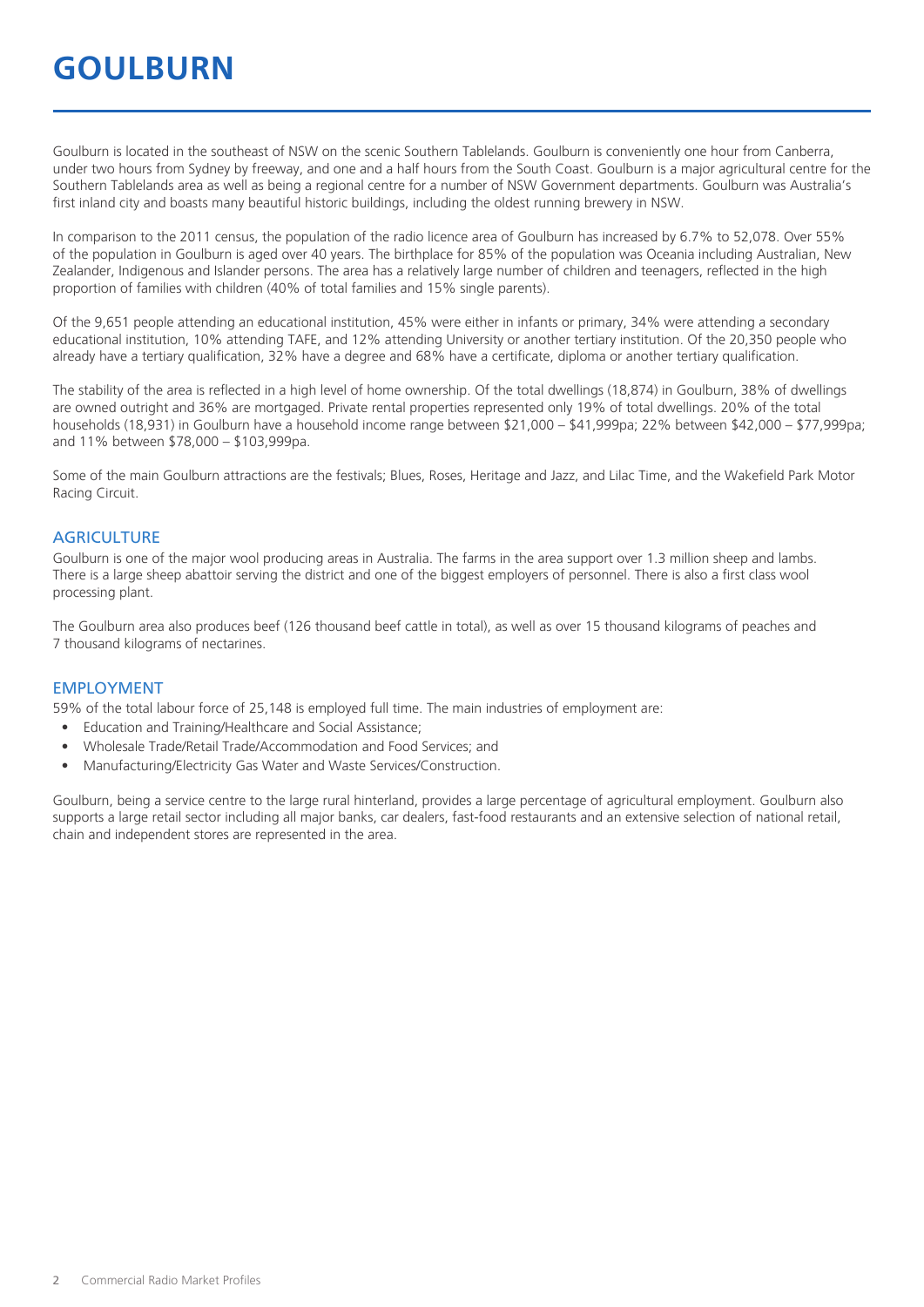# **GOULBURN**

## AGE COHORTS

| Age                          | <b>Male</b> | Female | <b>Total</b> | <b>Market</b><br>population |
|------------------------------|-------------|--------|--------------|-----------------------------|
| $10+$ years                  | 23,087      | 22,666 | 45,753       | 87.85%                      |
| 0-9 years                    | 3,331       | 2,994  | 6,325        | 12.15%                      |
| $10-17$ years                | 2,637       | 2,463  | 5,100        | 9.79%                       |
| 18-24 years                  | 1,962       | 1,600  | 3,562        | 6.84%                       |
| $25-39$ years                | 4,212       | 4,124  | 8,336        | 16.01%                      |
| 40-54 years                  | 5,634       | 5,717  | 11,351       | 21.8%                       |
| 55-64 years                  | 3,811       | 3,769  | 7,580        | 14.56%                      |
| 65-74 years                  | 3,150       | 2,955  | 6,105        | 11.72%                      |
| 75+ years                    | 1,681       | 2,038  | 3,719        | 7.14%                       |
| Total 2011 population        | 24,740      | 24,066 | 48,806       |                             |
| <b>Total 2016 population</b> | 26,418      | 25,660 | 52,078       | 100%                        |
| % change 2011-2016           |             |        | 6.7%         |                             |

### LABOUR FORCE

| <b>Employment classification</b> | Total  | Labour force |
|----------------------------------|--------|--------------|
| Full-time employed               | 14.949 | 59.44%       |
| Part-time employed               | 7.498  | 29.82%       |
| Not stated employed              | 1.454  | 5.78%        |
| Unemployed                       | 1.247  | 4.96%        |
| <b>Total labour force</b>        | 25,148 | 100%         |

## HOUSEHOLD INCOME

| Income range (pa)       | Total  | Occupied<br>dwellings |
|-------------------------|--------|-----------------------|
| $$0 - $7,749$           | 301    | 1.59%                 |
| $$7,750 - $20,999$      | 1,020  | 5.39%                 |
| $$21,000 - $41,999$     | 3,862  | 20.4%                 |
| $$42,000 - $77,999$     | 4,248  | 22.44%                |
| $$78,000 - $103,999$    | 2,021  | 10.68%                |
| $$104,000 - $129,999$   | 1,828  | 9.66%                 |
| $$130,000 - $155,999$   | 1,108  | 5.85%                 |
| $$160,000 - $181,999$   | 818    | 4.32%                 |
| $$182,000 - $207,999$   | 613    | 3.24%                 |
| $$208,000+$             | 1,058  | 5.59%                 |
| Not stated              | 2,054  | 10.85%                |
| <b>Total households</b> | 18,931 | 100%                  |

## FAMILY STRUCTURE

| <b>Type of family</b>         | Total  | <b>Total families</b> |
|-------------------------------|--------|-----------------------|
| Couple families - Children    | 5,606  | 40.37%                |
| Couple families - No children | 6.108  | 43.99%                |
| Single parents                | 2.064  | 14.86%                |
| Other families                | 107    | $0.77\%$              |
| <b>Total families</b>         | 13,885 | 100%                  |

## **OCCUPATION**

| <b>Employment classification</b>                                     | <b>Total</b> | <b>Occupations</b> |
|----------------------------------------------------------------------|--------------|--------------------|
| Managers/Professionals                                               | 8,020        | 33.4%              |
| Technicians & trade workers/<br>Community & personal service workers | 6,369        | 2652%              |
| Clerical & administrative workers                                    | 3,098        | 129%               |
| Sales workers                                                        | 1,930        | 8.04%              |
| Machinery operators & drivers/Labourers                              | 4.188        | 17.44%             |
| Not stated                                                           | 408          | $1.7\%$            |
| <b>Total</b>                                                         | 24,013       | 100%               |

## INDUSTRY

| Industry                                                                                                      | <b>Total</b> | Workforce |
|---------------------------------------------------------------------------------------------------------------|--------------|-----------|
| Agriculture, forestry & fishing                                                                               | 2,302        | $9.72\%$  |
| Mining                                                                                                        | 234          | 0.99%     |
| Manufacturing/Electricity, gas, water &<br>waste services/Construction                                        | 3,500        | 14.78%    |
| Wholesale trade/Retail trade/<br>Accommodation & food services                                                | 4.000        | 16.89%    |
| Transport, postal & warehousing/<br>Information, media & communications                                       | 1,249        | 5.27%     |
| Financial & insurance services/<br>Rental hiring & real estate services/<br>Administration & support services | 1.234        | 5.21%     |
| Professional scientific & technical services                                                                  | 1.241        | 5.24%     |
| Public administration & safety                                                                                | 3,150        | 13.3%     |
| Education & training/Health care &<br>social assistance                                                       | 4,686        | 19.78%    |
| Arts & recreation services                                                                                    | 251          | 1.06%     |
| Other services                                                                                                | 940          | 3.97%     |
| Not stated                                                                                                    | 899          | 3.8%      |
| Total                                                                                                         | 23,686       | 100%      |

## ANNUAL HOUSEHOLD EXPENDITURE

| <b>Product or service</b>            | $$000's$ (pa) |
|--------------------------------------|---------------|
| Food & non-alcoholic beverages       | 249,235       |
| Alcoholic beverages                  | 33,734        |
| Clothing & footwear                  | 46,149        |
| Household furnishings & equipment    | 66,390        |
| Furniture & floor covering           | 22,393        |
| Household appliances                 | 16,001        |
| Household services & operation       | 51,140        |
| Medical care & health expenses       | 87,340        |
| Motor vehicle purchase               | 57,362        |
| Motor vehicle running costs          | 143,167       |
| Recreation                           | 181,814       |
| Recreational & educational equipment | 46,069        |
| Holidays                             | 85,086        |
| Personal care                        | 30,098        |